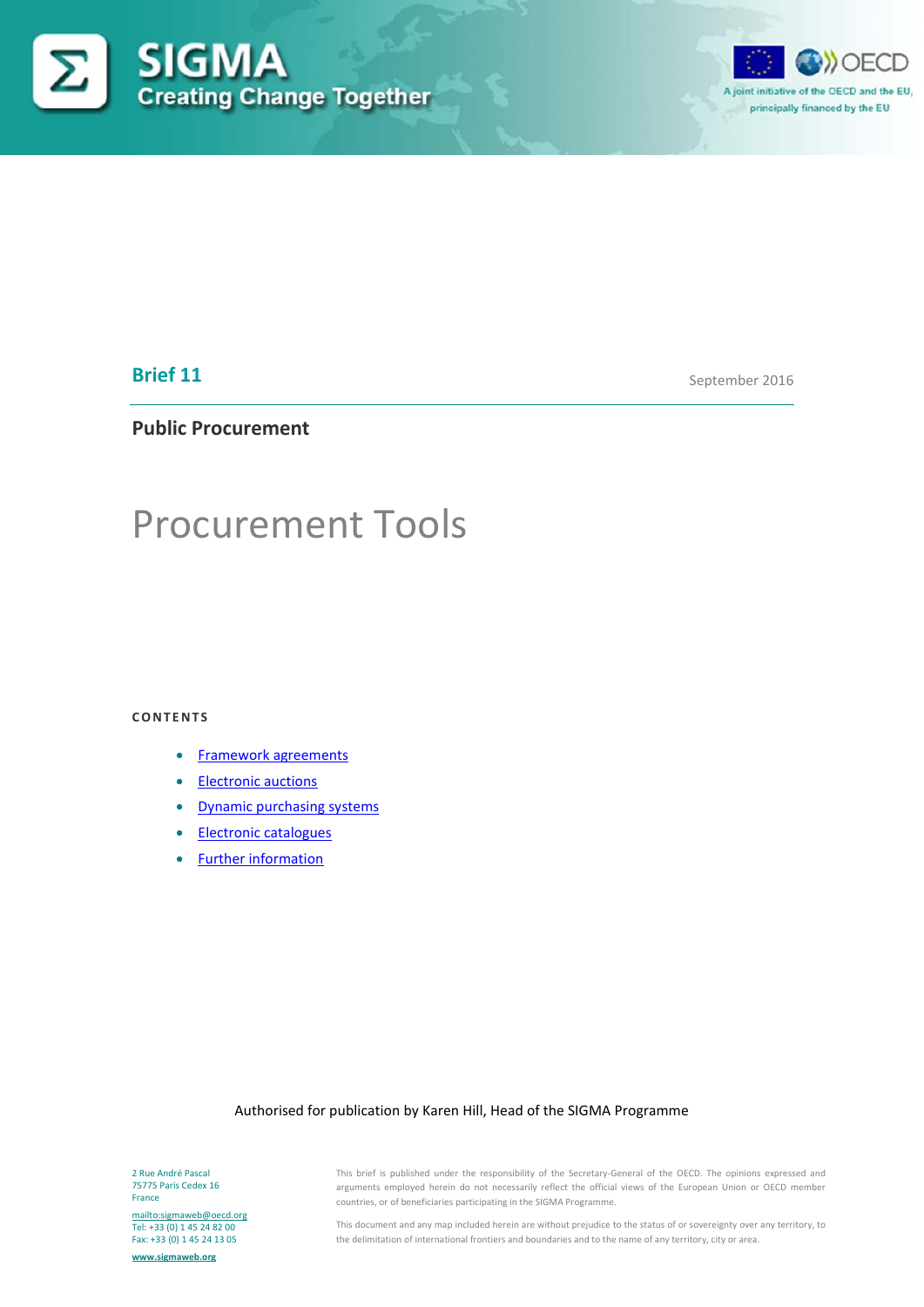Member States have the option of deciding whether or not to implement provisions permitting the use of four specific types of procurement tools: framework agreements<sup>[1](#page-1-1)</sup>, electronic auctions, dynamic purchasing systems, and electronic catalogues.

Each of these procurement tools uses one or more of the main competitive procedures as a starting point for the procurement process to be followed.

## <span id="page-1-0"></span>**Framework agreements**

The term "framework" can be used to describe a number of commercial and procurement arrangements. However, the Public Sector Directive (the Directive)<sup>[2](#page-1-2)</sup> provides a specific definition of a "framework agreement":

"an agreement between one or more contracting authorities and one or more economic operators, the purpose of which is to establish the terms governing contracts to be awarded during a given time limit, in particular with regard to price and, where appropriate, the quantity envisaged".

In other words, a framework agreement is a general term for agreements with economic operators that set out the terms and conditions under which specific purchases may be made. The advantage of a framework agreement is that, provided that it is advertised at the outset in the *Official Journal of the European Union (OJEU)* and set up and operated in accordance with the provisions of the Directive, there is no need to advertise again in the *OJEU* or to carry out a full tender process when contracts are awarded under that framework agreement.

**Who can set up a framework agreement?** A framework agreement can be set up by:

- an individual contracting authority;
- a number of contracting authorities in a joint procurement;
- a contracting authority acting on behalf of itself and a number of contracting authorities;
- a central purchasing body acting on behalf of itself or a number of contracting authorities.

Where a framework is set up for the benefit of a number of contracting authorities, in order to satisfy the requirements of transparency, the *OJEU* Contract Notice must then clearly indicate the contracting authorities that are party to the framework agreement. That indication should be made either by name or by other means, such as a reference to a given category of contracting authority within a clearly delimited geographical area (e.g. "the municipalities of X province or Y region") so that the contracting authorities concerned can be easily and unequivocally identified.

The contracting authorities that are party to the framework agreement remain fixed for the duration of the agreement, and therefore new authorities may not join the framework once it has been established.

<span id="page-1-1"></span><sup>&</sup>lt;sup>1</sup> Framework agreements are also referred to as "frameworks".

<span id="page-1-2"></span><sup>&</sup>lt;sup>2</sup> Directive 2014/24/EU on public procurement and repealing Directive 2004/18/EC, 26 February 2014.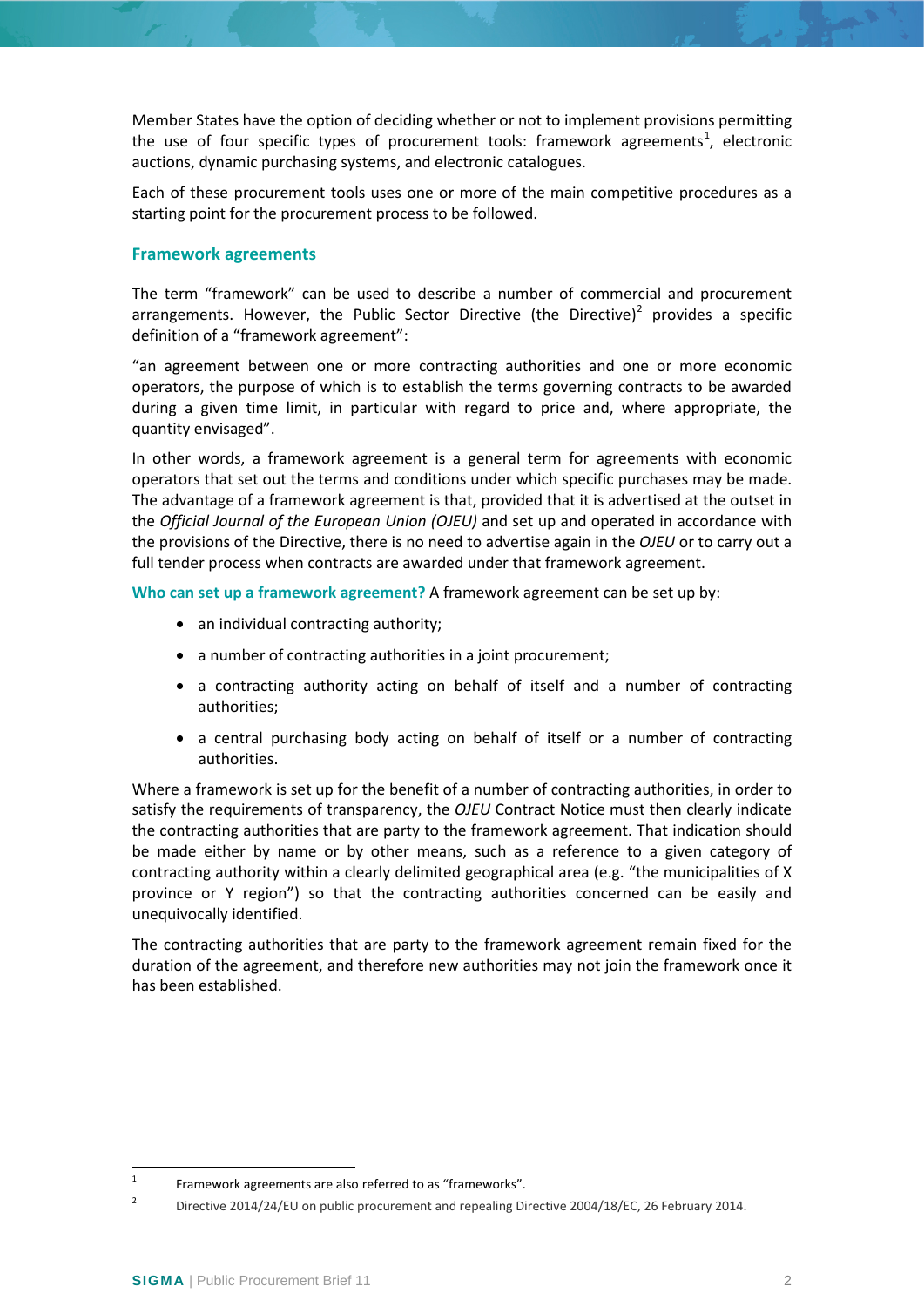**Some examples of how framework agreements are set up**

**Single-supplier framework agreement (FA) between one contracting authority (CA) and one economic operator (EO)**



**Single-supplier framework agreement (FA) between several contracting authorities (CA) and one economic operator (EO)**

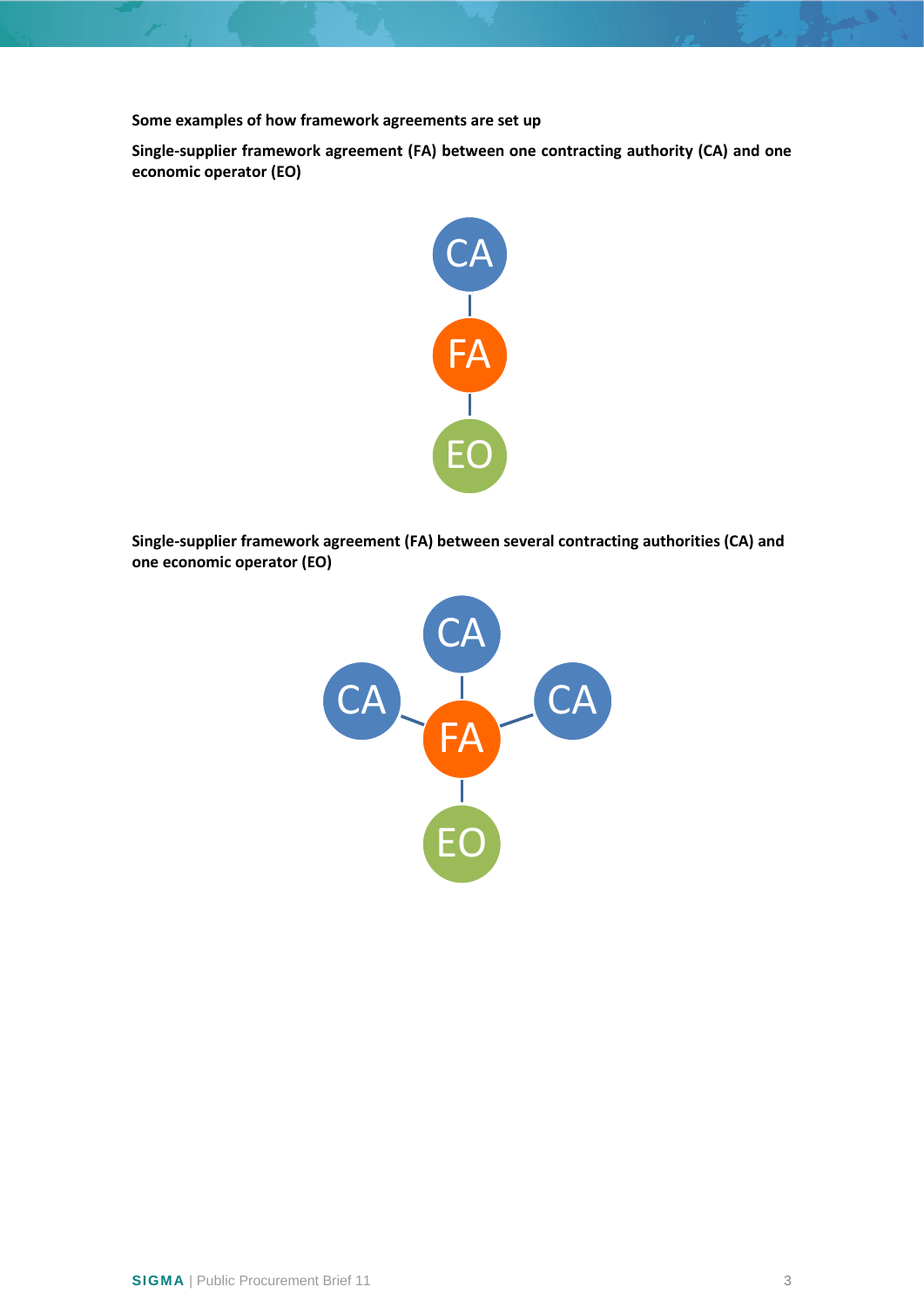**Multi-supplier framework agreement (FA) between one contracting authority (CA) and several economic operators (EO)**



**Multiple-supplier framework agreement (FA) between several contracting authorities (CA) and several economic operators (EO)**



**Is there a limitation on the number of economic operators participating in a framework agreement?** Where the framework agreement will be set up with several economic operators, the envisaged number or maximum number must then be indicated in the *OJEU* Contract Notice. No statutory maximum number of economic operators is defined by the Directive. In practical terms it makes sense to limit the number of participants so that, for example, there are not too many participants in a mini-competition.

The economic operators that are party to the framework agreement remain fixed for the duration of the framework. New economic operators may not join the framework once it has been established.

**Can frameworks be used for all procurement procedures?** Frameworks may not be suitable for all types of purchasing, and contracting authorities need to be certain that a framework will provide an economic and efficient means of purchasing. The most appropriate use of frameworks is where a contracting authority has a repeated requirement for works, services or supplies, but where the exact quantities required are unknown.

Contracting authorities must be in a position to manage a framework agreement, as the needs of both the contracting authority or authorities and the provider(s) must be met, and the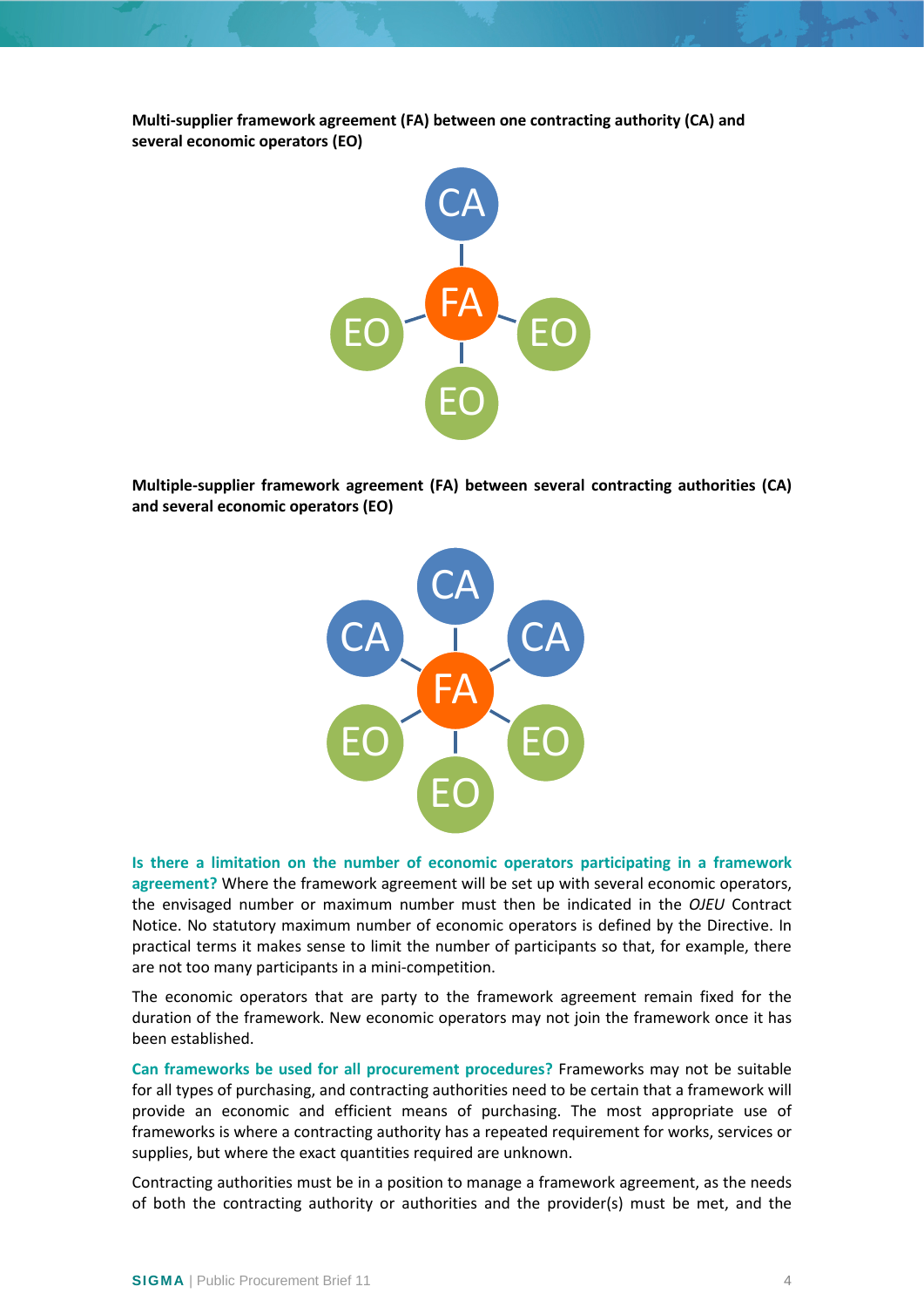operation of the framework agreement must be closely monitored. Care must also be taken to ensure that frameworks are not set up in such a way as to distort competition and that they are not improperly used.

**When does a framework agreement need to be advertised in the** *OJEU***?** A framework agreement is advertised by publishing a Contract Notice in the *OJEU* if the estimated value of all purchases to be made under the framework agreement exceeds the relevant EU threshold for that type of contract. The Contract Notice is published at the start of the process to establish the framework agreement.

When estimating the value of the framework, the maximum estimated value of all of the contracts envisaged for the total term of the framework agreement must be included. The total value excludes value-added tax. Once the framework agreement has been established, there is no further requirement to advertise each time a contract is awarded under the framework agreement.

**What procedure is used for procuring a framework agreement?** Any one of the main competitive procedures may be used for procuring a framework agreement, although the open procedure and the restricted procedure are the most commonly used procedures.

It should be noted that a framework agreement is not a list of selected economic operators that are qualified to provide the works, services or supplies covered by the agreement. To join the framework, economic operators are obliged to have tenders that have been both qualified and submitted for evaluation by the contracting authorities, and it is those tenders that will provide the basis for future awards under the framework agreement.

**Is there a time limitation on the life of a framework agreement?** In general, the life of a framework agreement may not exceed four years. It may only exceed four years in exceptional circumstances that are duly justified, in particular by the subject matter of the framework agreement.

#### **How are contracts awarded under the framework agreement?**

**Agreement with one economic operator:** Where the framework agreement is with one economic operator, the contracts are awarded according to the terms laid down in the framework agreement. The contracting authority may request the economic operator to supplement its tender if necessary, but no substantial amendments may be made to the terms laid down in the framework agreement.

**Agreement with more than one economic operator:** Where the agreement is with more than one economic operator, the contracting authority has the choice between two ways of awarding a contract:

- **direct award**: by applying the terms laid down in the framework agreement without re-opening competition, the contract is awarded directly to a particular economic operator;
- **re-opening of competition:** by organising an additional competition, all suitably qualified economic operators in the framework are invited to participate (a "minicompetition").

Contracting authorities also have the option of awarding contracts under a framework agreement by using both of the above methods: partly by direct award and partly by reopening competition.

When setting up a multi-provider framework, contracting authorities should indicate how contracts are to be awarded, and the framework agreement should include provisions covering the manner of awarding the contract. Where the contracting authority sets up a framework agreement with the option of using both methods for the award, it must then set out in the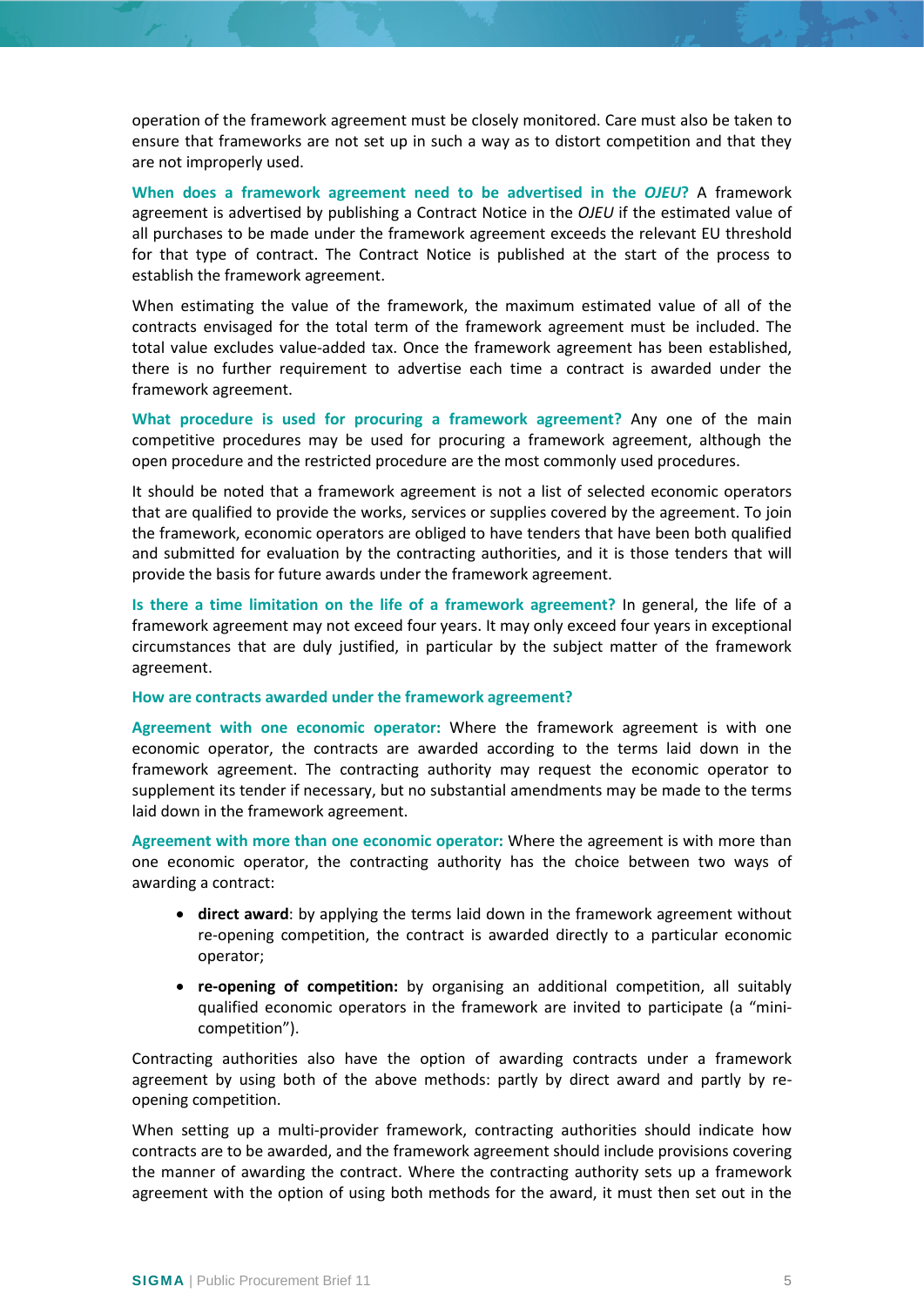framework agreement the objective criteria that it will use to decide on which method to use in a particular case.

In all cases, the parties may under no circumstances make substantial amendments to the terms laid down in the framework agreement, and the award must not be made improperly or in such a way as to prevent, restrict or distort competition.

For further information, see SIGMA Procurement Brief 19, *Framework Agreements.*

## <span id="page-5-0"></span>**Electronic auctions**

The Directive contains a number of provisions that encourage electronic procurement, including the use of electronic auctions (e-auctions).

The e-auction is a method of inviting revised final tenders following the conduct of a full tender process. It involves an online electronic system that is used by economic operators to submit new prices and/or other revisions to elements of their tenders for a particular contract in real time and in direct competition with other economic operators.

Contracting authorities can only use e-auctions for procurement where the specifications can be established with sufficient precision. They are not permitted to use e-auctions for certain service contracts and works contracts that have as their subject-matter intellectual performance, such as the design of works. The reason for this provision is that only the elements suitable for automatic evaluation by electronic means, *without any intervention or appreciation by the contracting authority,* may be the object of an e-auction. The elements that are subject to automatic evaluation must be quantifiable so that they can be expressed in figures or percentages.

There are other types of purchases for which an e-auction is not a suitable method, such as contracts where more complex needs must be tailored for a particular project.

The contracting authority needs to think carefully about the appropriate use of e-auctions. For example, a contract for the supply of paper where the type and quality of paper can be easily specified and where there is a good level of competition in the market would be suitable for an e-auction. A contract for complex medical equipment, where a number of products are available, all with slightly different specifications, and where there are service-delivery issues, is unlikely to be suitable for an e-auction.

**At what stage in the tender process does an electronic auction take place?** The e-auction is the final stage of an open, restricted or competitive dialogue tender process, after receipt of the initial tenders.

An e-auction may also be used as a mini-competition under a framework agreement and under a dynamic purchasing system.

In all cases, in order to organise an e-auction, the contracting authority must indicate in the original Contract Notice that it intends to use this procurement tool.

The contracting authority receives initial tenders from all participating economic operators and makes a full evaluation of tenders before proceeding with an e-auction. That evaluation must be conducted in accordance with the pre-set award criterion or criteria and the weightings.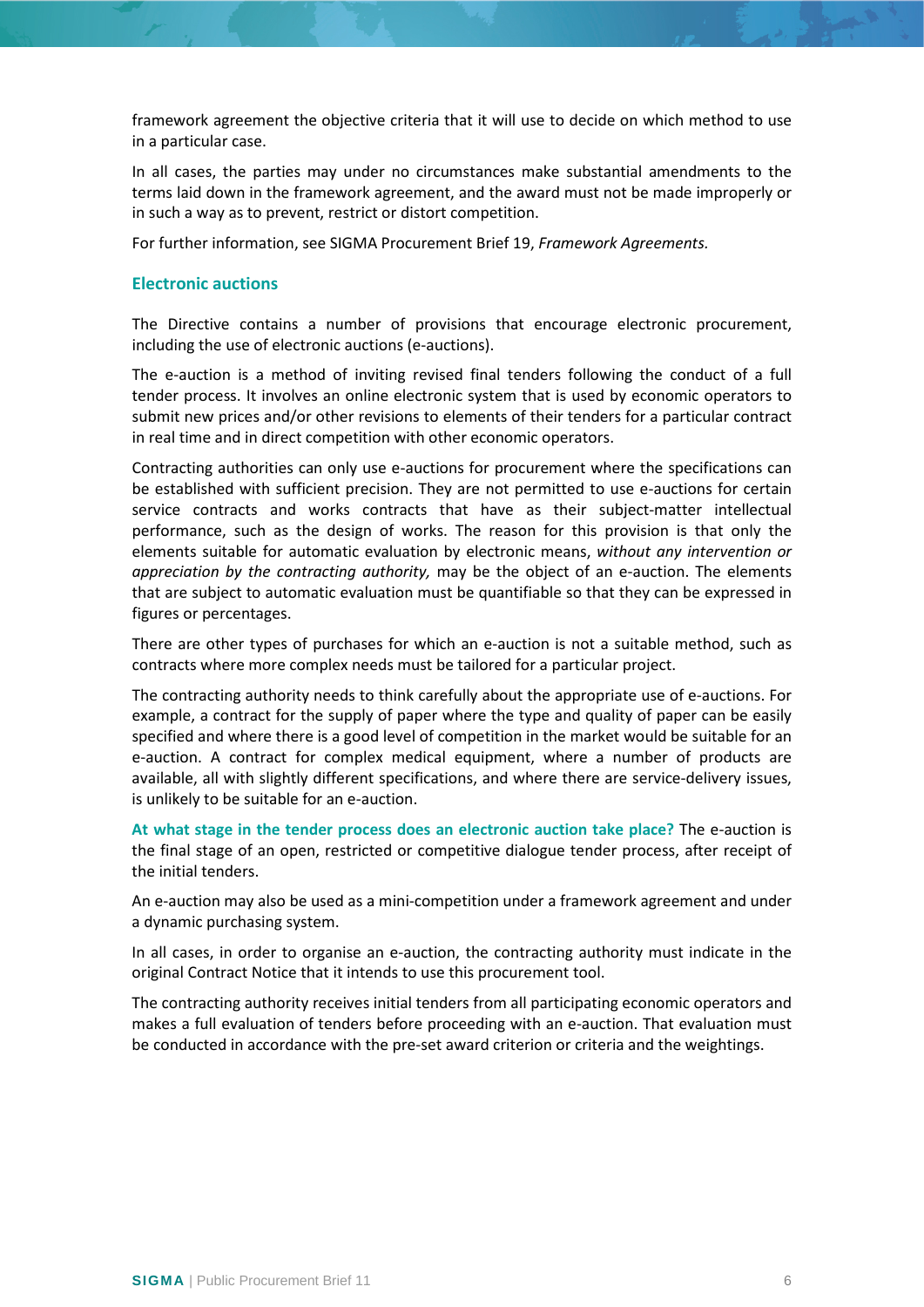#### **What factors can the contracting authority assess at the e-auction?**

#### **An e-auction can be based on:**

- the submission of new prices revised downwards, where the contract is awarded on the basis of price only; or
- prices and/or new values of the features indicated in the procurement documents, where the contract is awarded on the basis of the best price/quality ratio.

**Are there rules relating to the conduct of an e-auction?** Detailed rules relating to the conduct of e-auctions are set out in the Directive. Important requirements to bear in mind are:

- The procurement documents must include at least the following details:
	- $\circ$  the features, the values of which will be the subject of the e-auction, provided that such features are quantifiable and can be expressed in figures or percentages;
	- o any limits on the values that may be submitted, as they result from the specifications relating to the subject of the contract;
	- $\circ$  information that will be made available to tenderers in the course of the eauction and, where appropriate, when it will be made available to them;
	- o relevant information concerning the e-auction process;
	- $\circ$  the conditions under which the tenderers will be able to bid and, in particular, the minimum differences that will, where appropriate, be required when bidding;
	- o relevant information concerning the electronic equipment used and the arrangements and technical specifications for connection.
- All economic operators that submitted admissible bids must be invited simultaneously to participate in the e-auction as from the specified date and time, using the connections in accordance with the instructions set out in the invitation.
- The invitation to participate in the e-auction must contain the outcome of the full evaluation of the relevant tenderer's own tender, but not about the tenders of other tenderers.
- The invitation shall also state the mathematical formula to be used in the e-auction to determine the automatic re-rankings.
- The e-auction may take place in a number of successive phases. The auction shall not start sooner than two working days after the date on which the invitations were sent.
- Throughout each phase of the e-auction, the contracting authority is required to instantaneously communicate to all tenderers the information that is at least sufficient to enable them to ascertain their relative ranking at any moment. Where previously indicated, the contracting authority may communicate other information concerning other prices or values submitted. It may also at any time announce the number of participants in that phase of the auction.
- The identities of the tenderers must not be disclosed during any phase of an eauction.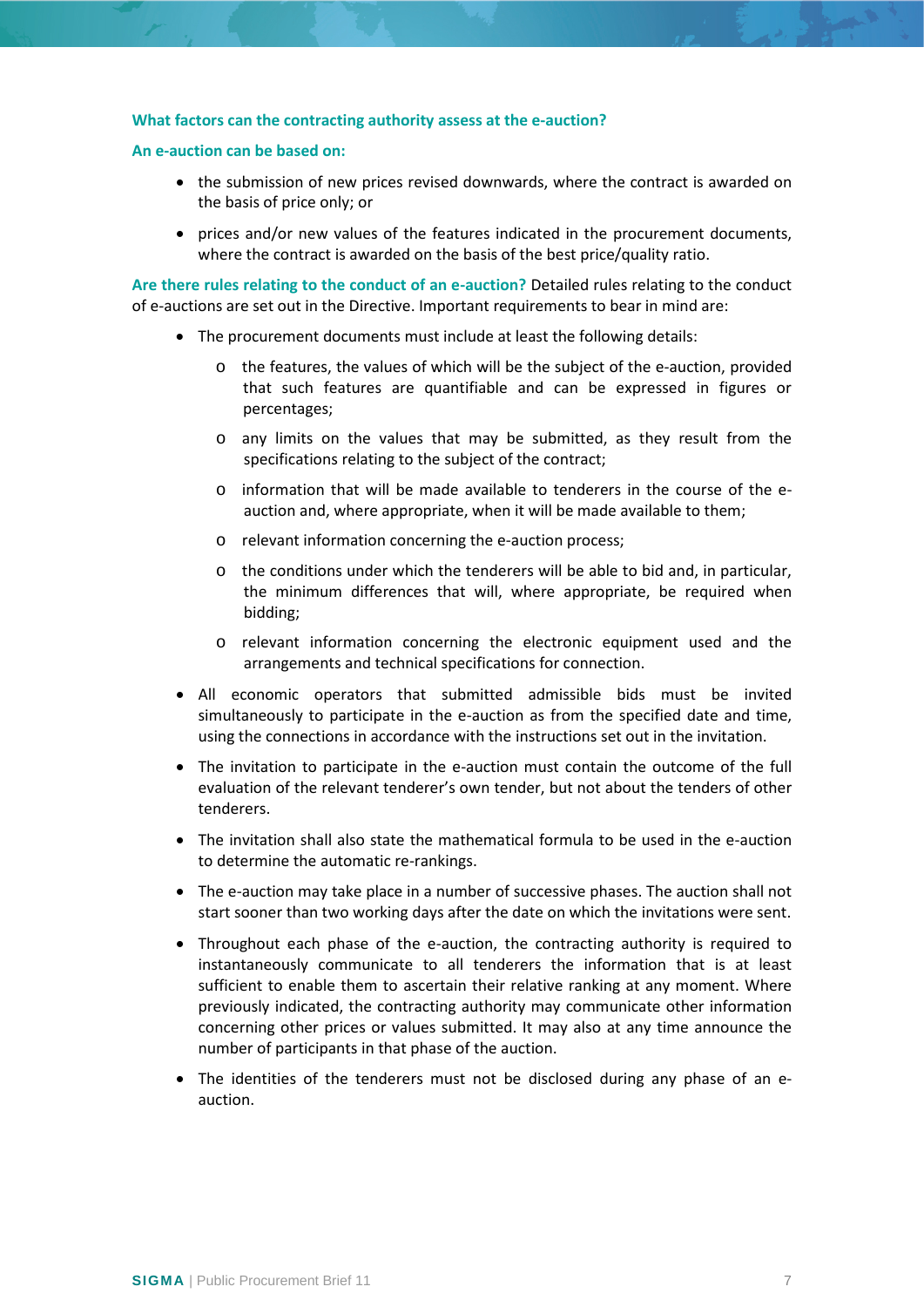## **How does the contracting authority close the e-auction and award the contract?**

The contracting authority determines how to close the e-auction process. It can close the auction as follows:

- at the date and time specified in advance in the invitation to participate in the auction;
- when it receives no more new prices or new values (that meet the requirements concerning minimum differences) within a pre-specified time limit. The time specified as being required between the receipt of the last new price or new value and the close of the auction must be stated in the invitation to participate in the auction;
- when the number of phases in the auction, as specified in the invitation to participate in the auction, has been completed. Where phases are to be completed following a lapse of time between the receipt of the last new price and/or new value and the close of the auction, then the timetable must be stated in the invitation to participate in the auction.

The contract is awarded following the close of the e-auction and on the basis of the results of that auction.

See also SIGMA Procurement Brief 17, *e-Procurement.*

#### <span id="page-7-0"></span>**Dynamic purchasing systems**

A dynamic purchasing system (DPS) is a completely electronic system that can be used for repeated standardised purchases. All communications in the context of a DPS are to be made only by electronic means. Therefore, to set up a DPS, the contracting authority must have an internet-based system that economic operators can join at any time.

Where the total estimated value of purchases under a DPS exceeds the relevant thresholds, the Directive then applies to the setting-up and operation of that system.

The contracting authority must follow the rules of the restricted procedure, using a selection process that will operate for the DPS set-up but will also allow new suppliers to join the system during its entire period of validity.

Interested economic operators submit requests to participate in the DPS. No indicative tenders have to be submitted during this phase. All of the candidates satisfying the selection criteria are to be admitted to the system, and there is no limitation on the number of admitted candidates.

The contracting authority must inform the economic operator concerned at the earliest possible opportunity as to whether or not it has been admitted to the DPS.

At any time during the period of validity of the system, the contracting authority is free to require economic operators to submit a renewed and updated self-declaration on the fulfilment of criteria for qualitative selection, within an adequate time limit.

Any economic operator that has submitted a request to participate and met the selection criteria is allowed to take part in procurement procedures carried out through the DPS during its period of validity.

Each contract that a contracting authority wishes to award under a DPS must be the subject of a separate invitation to tender. The contracting authority awards the contract to the tenderer that submitted the best tender on the basis of the award criteria set out in the call for competition.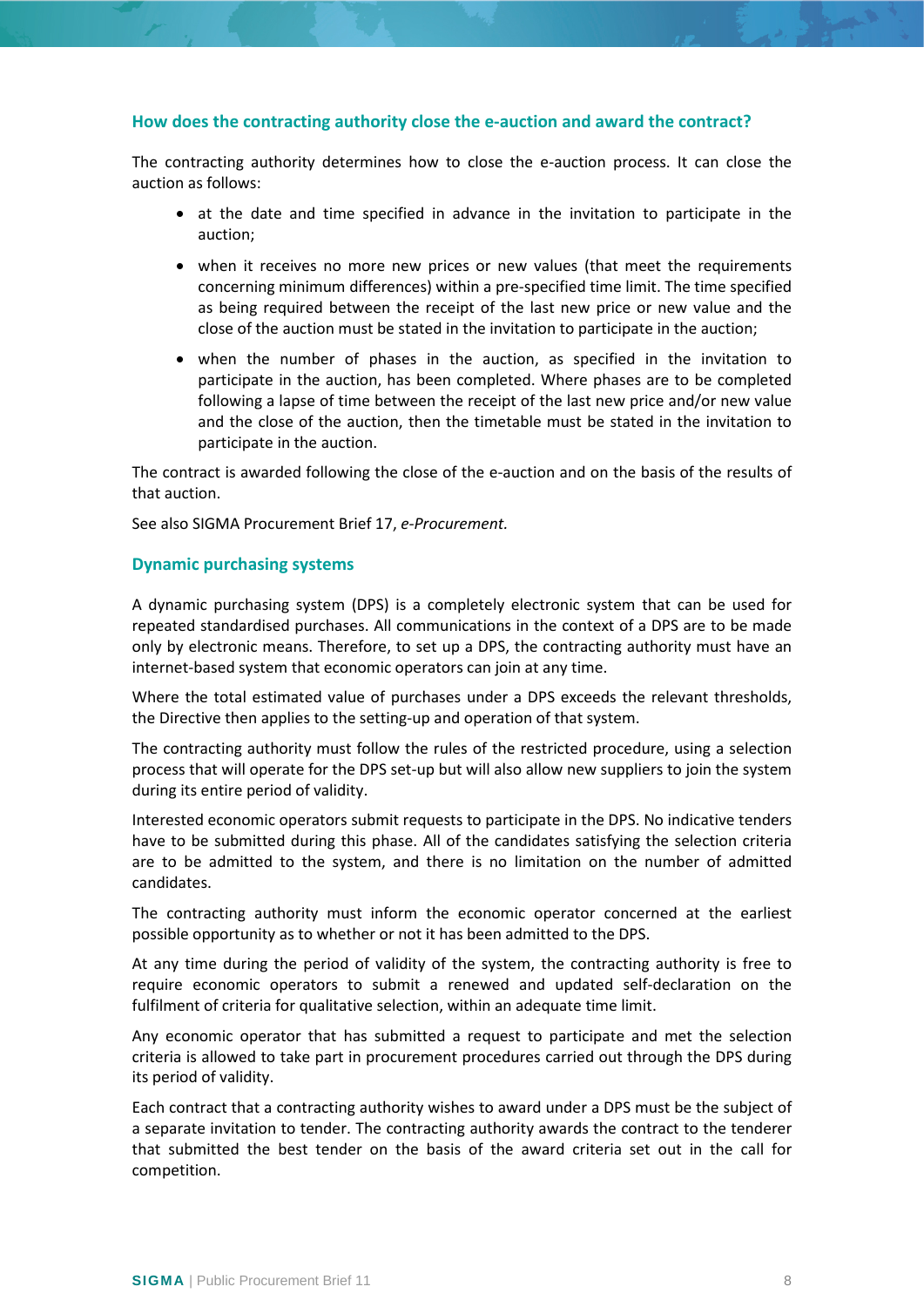**What sorts of purchases are suitable for a DPS?** The definition of a DPS makes it clear that it is intended only for "commonly used purchases" and refers to those purchases as being "generally available on the market". These systems are generally only suitable for commoditytype purchasing where there is an active market in standard items.

**How is a DPS set up and how does it operate?** The contracting authority starts the process by publishing a call for competition for the establishment of the system in the required format.

The contracting authority must include in the specifications at least the following details:

- nature and estimated quantities of the purchases envisaged;
- necessary information concerning the electronic purchasing system;
- electronic equipment used, technical connections and specifications.

The contracting authority must also indicate any division into categories of products, works or services and the characteristics defining them.

The contracting authority must offer unrestricted, direct and full access to the specifications and to any additional documents, and it must indicate in the Contract Notice the internet address where these documents can be found. This requirement of access to the specifications and additional documents applies from the date of publication of the Contract Notice and for the duration of the DPS.

Interested economic operators then submit requests to participate in the system. The minimum time limit for receipt of the first requests to participate must be 30 days from the date of the call for competition. No further time limits for the receipt of requests to participate apply once the invitation to tender has been sent for the first specific procurement under the DPS.

All of the candidates satisfying the selection criteria are to be admitted to the system, and the contracting authority shall not limit the number of candidates to be admitted to the system.

**Operation of the system:** Unlike framework agreements, where the membership is fixed once the framework has been set up, under a DPS new economic operators may apply to join the system at any time, and throughout the entire DPS validity period.

New suppliers can request to participate in the DPS under the same conditions as the original entrants.

The contracting authority must finalise its assessment of such requests in accordance with the selection criteria within 10 working days following their receipt. That deadline may be prolonged to 15 working days in individual cases where justified, in particular because of the need to examine additional documentation or to otherwise verify whether the selection criteria are met.

A contracting authority is not permitted to request the payment of any charges by economic operators that are joining the system. All documents must be made available free of charge, and no charges may be made for administrative costs or any other costs.

**Awarding a contract:** For each procurement procedure carried out under the DPS the contracting authority invites all admitted economic operators to submit a tender. Where the system has been divided into categories of works, products or services, the contracting authority invites only those participants that have been admitted to the category corresponding to the specific procurement concerned to submit a tender.

The contracting authority awards the contract to the tenderer that submitted the best tender on the basis of the award criteria set out in the call for competition.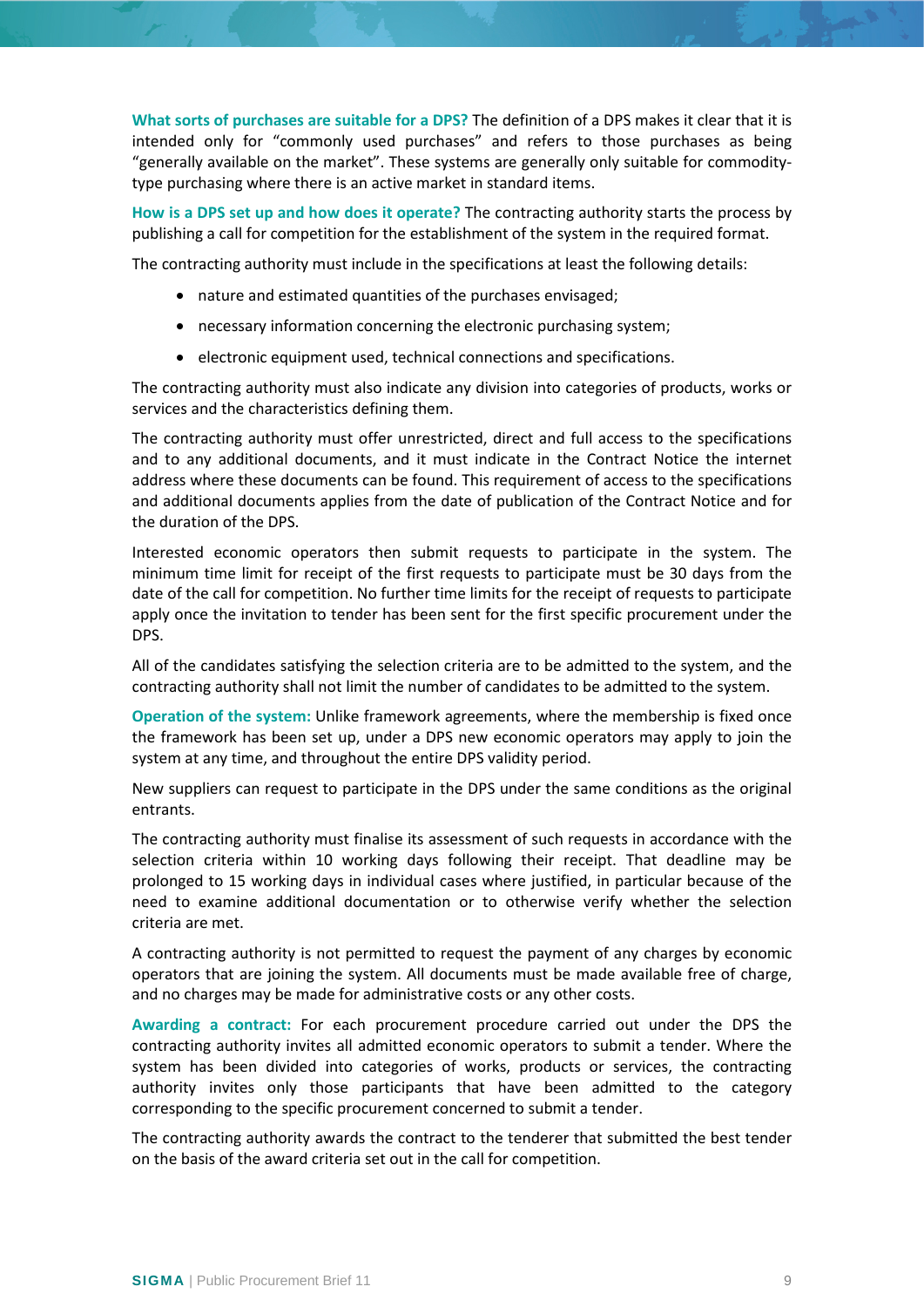## <span id="page-9-0"></span>**Electronic catalogues**

Electronic catalogues (e-catalogues) represent a new electronic purchasing tool that could help to increase competition and streamline public purchasing, particularly in terms of savings in time and money.

#### **What are e-catalogues?**

In simple words, an e-catalogue is a digital version of a supplier's catalogue. In the case of public procurement, certain general rules must be taken into consideration to ensure that the use of an e-catalogue complies with the principles of equal treatment, non-discrimination and transparency. These general rules are as follows:

- The use of an e-catalogue for the presentation of tenders does not entail the possibility for economic operators to transmit their own general catalogues.
- Economic operators must adapt their general catalogues in view of the specific procurement procedure. This adaptation ensures that the catalogue that is transmitted in response to a given procurement procedure observes the format established by the contracting authority and contains only those products, works or services that correspond to the requirements of the contracting authority.

Consequently, e-catalogues are provided in a format for the presentation and organisation of information in a manner that (1) is common to all of the participating bidders, and (2) lends itself to electronic treatment.

A typical example of an e-catalogue is a spreadsheet containing information about a specific product, such as its description, product manufacturer, product codes, pricing, units of measure, delivery time, images (if applicable) as well as any other relevant information, in accordance with the requirements of the contracting authority.

**When and how may e-catalogues be used?** The contracting authority may require tenders to be presented in the format of an e-catalogue or may include an e-catalogue in all procurement procedures where the use of electronic means of communication is required.

Where e-catalogues are required in a procurement process, contracting authorities must indicate this requirement in the Contract Notice and provide all of the necessary information on the format, electronic equipment used, technical connection arrangements and specifications for the catalogue.

E-catalogues shall be established by the economic operators with a view to participating in a given procurement procedure, in accordance with the technical specifications and format established by the contracting authority. Tenders presented in the form of an e-catalogue may be accompanied by other documents that complete the tender.

E-catalogues may be "combined" with other procurement tools and techniques, such as a framework agreement or a DPS.

Where a multi-provider framework agreement has been set up using e-catalogues, the contracting authority may provide that the mini-competition processes for call-offs are to take place on the basis of updated catalogues. In that event, the contracting authority may use one of the following two methods:

- invite tenderers to re-submit their e-catalogues, adapted to the requirements of the contract in question; or
- notify tenderers that it intends to extract from the e-catalogues that have already been submitted the information needed to constitute tenders that are adapted to the requirements of the contract in question.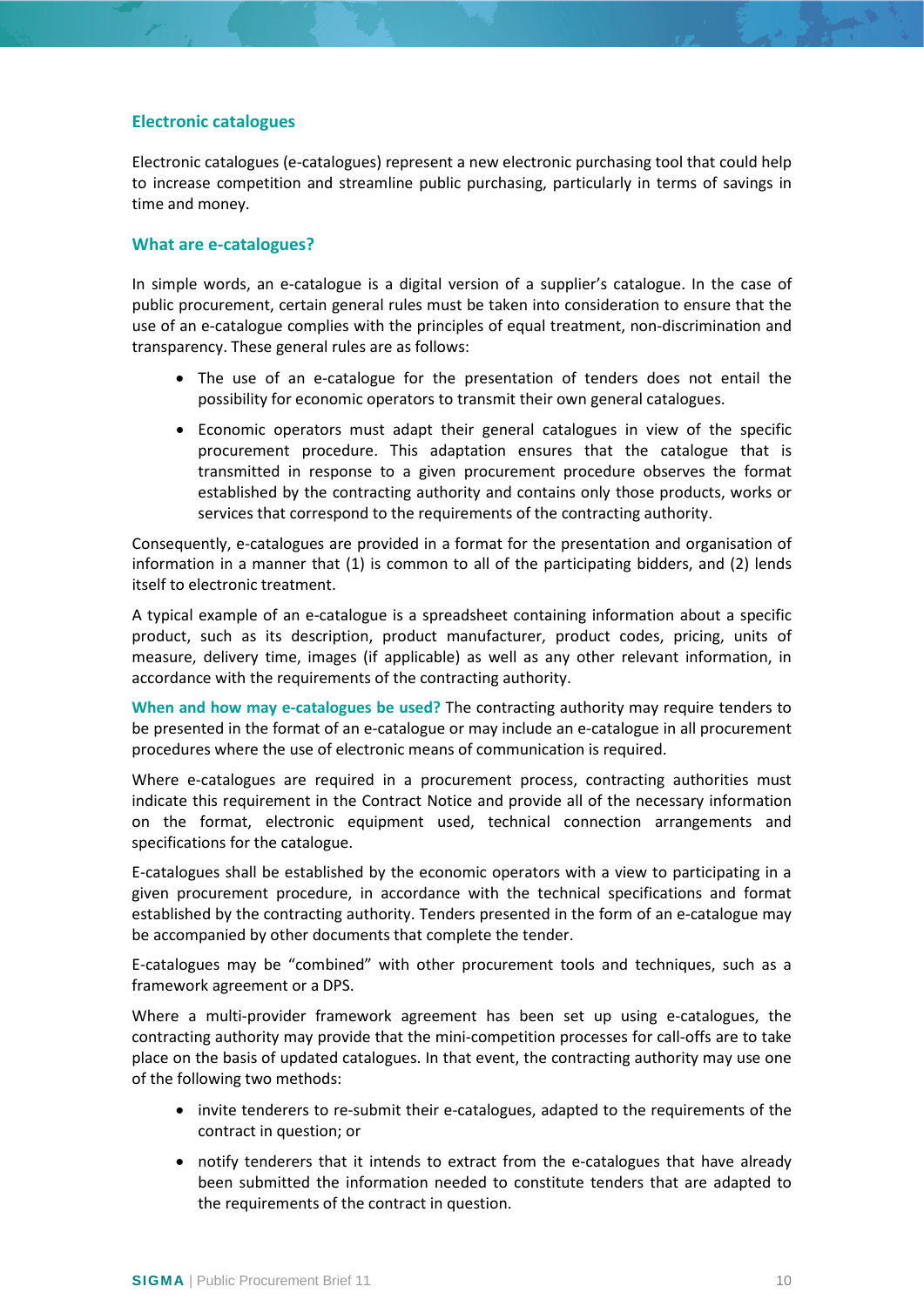However, the contracting authority is bound to give to tenderers the opportunity to refuse such a collection of information and to give to the winner, prior to the award of the contract, the opportunity to either confirm that the tender thus constituted did not contain any material errors or, on the other hand, to contest the constituted tender.

Contracting authorities are also encouraged to use a combination of a DPS and e-catalogues for the purchase of commodity items by requiring that tenders for a specific contract be presented in the format of an e-catalogue.

## **Utilities**

The Utilities Directive<sup>[3](#page-10-0)</sup> includes provisions on the use of the following procurement tools:

**Framework agreements:** The provisions for utilities are less detailed and less proscribed than those provided in the Directive. For more details, see SIGMA Public Procurement Brief 19, *Framework Agreements*.

**Electronic auctions:** The provisions for utilities are similar to those provided in the Directive.

**Dynamic Purchasing Systems:** The provisions are similar to those in the Directive.

**Qualification systems:** Contracting entities may also set up and operate qualification systems. Qualification systems are unique to the Utilities Directive.

A qualification system is a flexible system in which economic operators interested in contracting with the contracting entity may apply to be registered as potential providers. The contracting entity then registers some or all of those economic operators in the system. The registered economic operators form a pool from which the contracting entity may draw those operators that are invited to bid or negotiate contracts.

<span id="page-10-0"></span><sup>&</sup>lt;sup>3</sup> Directive 2014/25/EU on procurement by entities in the water, energy, transport and postal services sectors and repealing Directive 2004/17/EC, 26 February 2014.